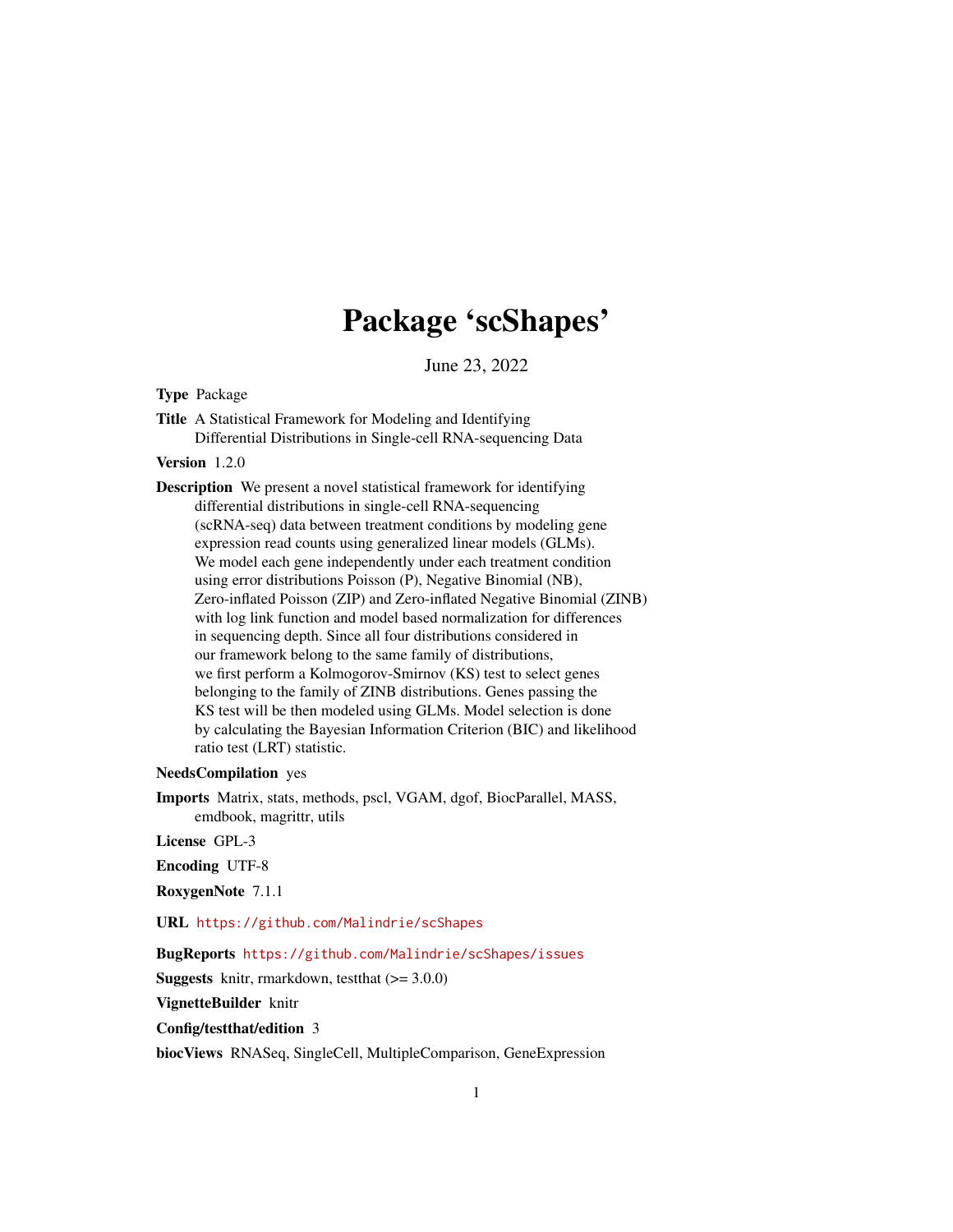<span id="page-1-0"></span>2 change\_shape

Depends  $R$  ( $>= 4.1$ )

git\_url https://git.bioconductor.org/packages/scShapes

git\_branch RELEASE\_3\_15

git\_last\_commit 17d9616

git\_last\_commit\_date 2022-04-26

Date/Publication 2022-06-23

Author Malindrie Dharmaratne [cre, aut] (<<https://orcid.org/0000-0002-1694-6496>>)

Maintainer Malindrie Dharmaratne <malindrie@gmail.com>

### R topics documented:

| Index |  |
|-------|--|

change\_shape *change\_shape*

#### Description

This function returns a list of genes changing shape between conditions and the list of genes changing distribution from a unimodal to distribution to a zero-inflated distribution

#### Usage

```
change_shape(shapes_genes)
```
#### Arguments

shapes\_genes A dataframe consisting of distributions followed by each gene passing the KS test. Where rows are genes and each column the treatment condition.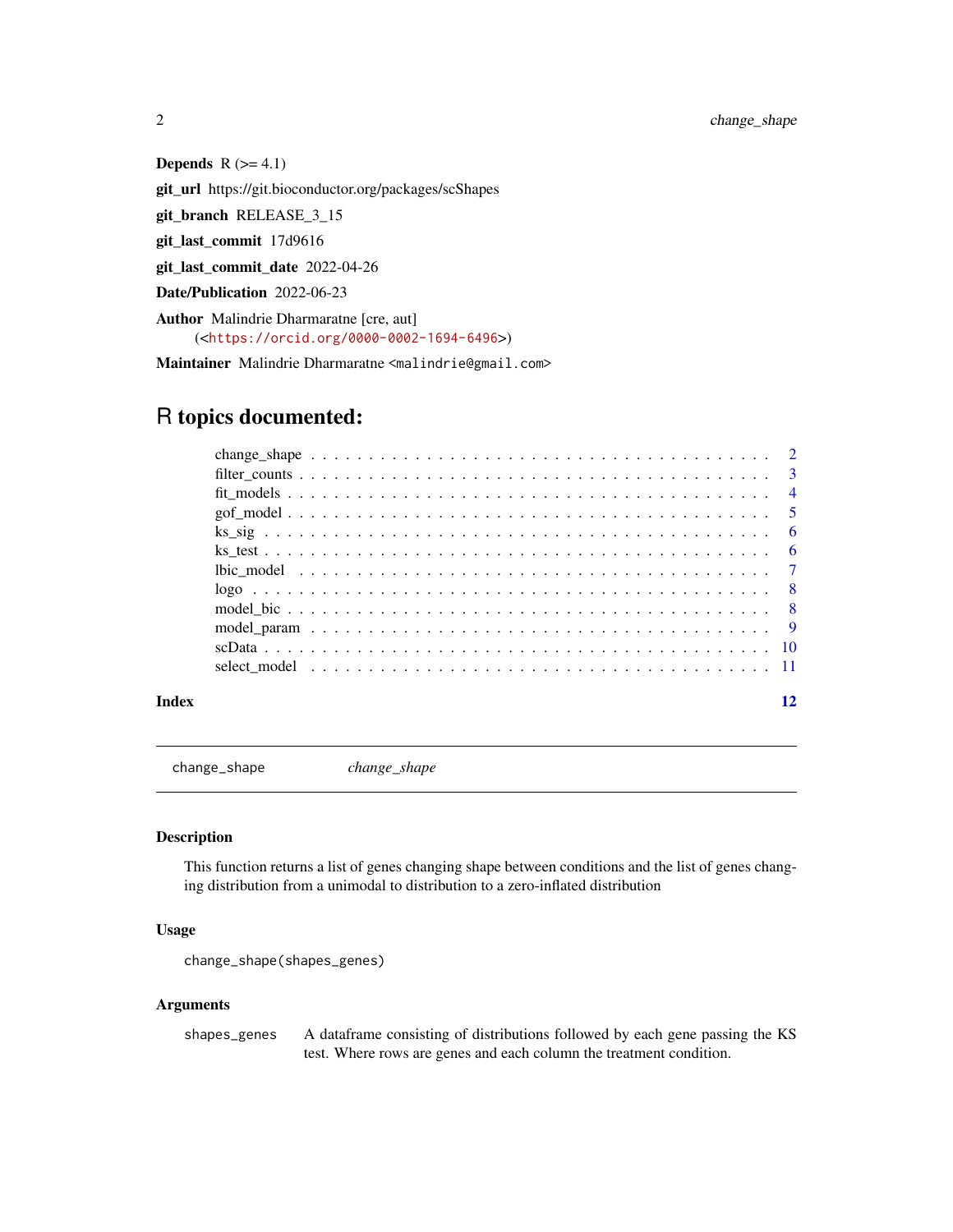#### <span id="page-2-0"></span>filter\_counts 3

#### Value

A list of two lists with genes changing distribution shape between conditions. The list "All" contains all the genes changing distribution. The list "Uni2ZI" contains the genes changing distribution form a unimodal distribution in one condition to a zero-inflated distribution in another condition.

filter\_counts *filter\_counts*

#### Description

This function is used to preprocess matrix of read counts to only keep genes with a certain number of nonzero entries.

#### Usage

filter\_counts(counts, perc.zero =  $0.1$ )

#### Arguments

| counts    | A non-negative integer matrix of scRNA-seq raw read counts. The rows of the<br>matrix are genes and columns are samples/cells. |
|-----------|--------------------------------------------------------------------------------------------------------------------------------|
| perc.zero | A numeric value between 0 and 1 that represents the proportion of zeros per<br>gene in the processed dataset.                  |

#### Value

An object of class [Matrix](#page-0-0) with genes removed if they have more than perc.zero zeros.

#### Examples

```
# load toy example data
```
data(scData)

# apply the filter\_counts function to filter out genes if they have # more than 10% zero

```
scData_filt <- filter_counts(scData$counts, perc.zero = 0.1)
```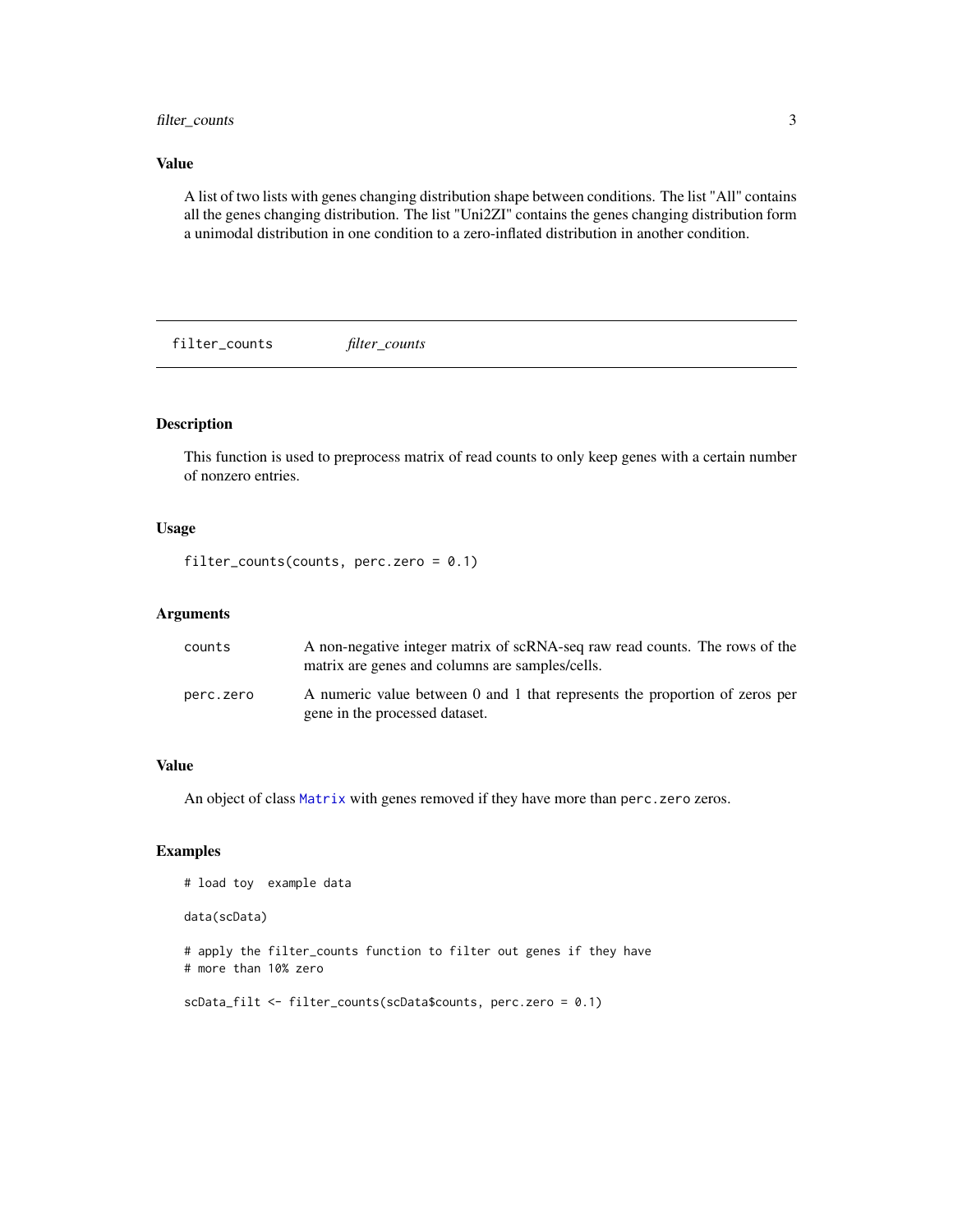<span id="page-3-0"></span>fit\_models *fit\_models*

#### Description

This function is used to fit genes with GLM

#### Usage

```
fit_models(counts, cexpr, lib.size, formula = NULL, model = NULL, BPPARAM)
```
#### Arguments

| counts         | A non-negative integer matrix of scRNA-seq filtered read counts containing<br>genes belonging to the family of ZINB distributions selected from ks_test.                                                                                |
|----------------|-----------------------------------------------------------------------------------------------------------------------------------------------------------------------------------------------------------------------------------------|
| cexpr          | A dataframe that contains the covariate values. The rows of the dataframe are<br>the corresponding samples/cells from the counts matrix from filter_counts.<br>The cells of the dataframe are the covariates to be included in the GLM. |
| lib.size       | A numeric vector that contains the total number of counts per cell from the<br>counts matrix from filter_counts.                                                                                                                        |
| formula        | A regression formula to fit the covariates in the ZINB GLM.                                                                                                                                                                             |
| model          | A specific model to fit (1:P, 2:NB, 3:ZIP, 4:ZINB, NULL:All)                                                                                                                                                                            |
| <b>BPPARAM</b> | configuration parameter related to the method of parallel execution. For further<br>information on how to set-up parallel execution refer to BiocParallel vignette.                                                                     |

#### Value

A list of models fitted by 'glm'

#### Examples

```
data(scData)
```

```
# apply the fit_models function to subset genes belonging to the
# family of ZINB distributions, selceted from ks_test function.
```

```
library(BiocParallel)
scData_models <- fit_models(counts=scData$counts, cexpr=scData$covariates,
lib.size=scData$lib_size, BPPARAM=bpparam())
```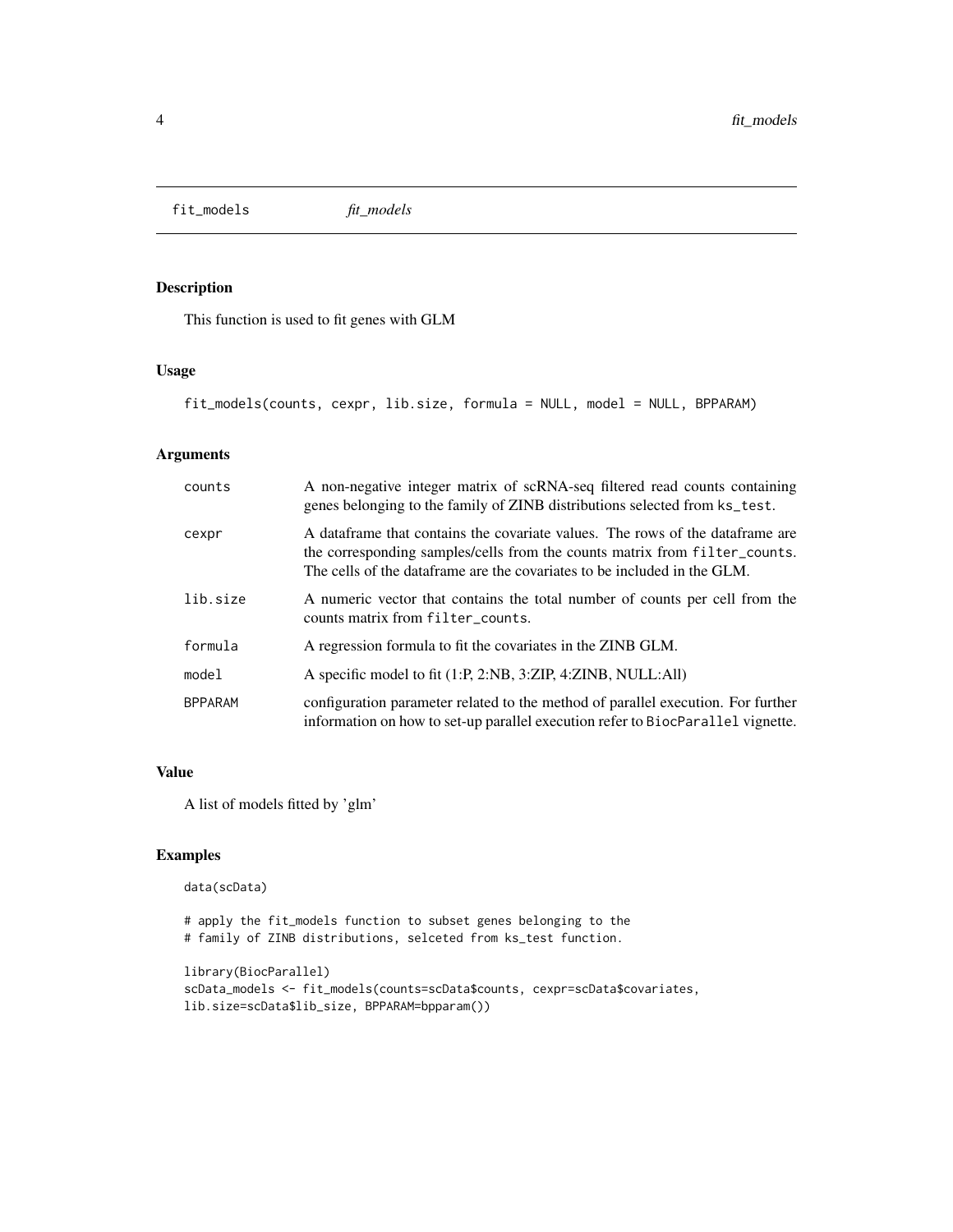<span id="page-4-0"></span>

#### Description

This function is used to perform the likelihood ratio test on the models chosen based on the BIC values from best\_model to check for model adequacy.

#### Usage

gof\_model(lbic, cexpr, lib.size, formula = NULL, BPPARAM)

#### Arguments

| lbic           | A list of genes together with filtered read counts based on the selected distribu-<br>tion from best_model. Output from best_model.                                                                                                     |
|----------------|-----------------------------------------------------------------------------------------------------------------------------------------------------------------------------------------------------------------------------------------|
| cexpr          | A dataframe that contains the covariate values. The rows of the dataframe are<br>the corresponding samples/cells from the counts matrix from filter_counts.<br>The cells of the dataframe are the covariates to be included in the GLM. |
| lib.size       | A numeric vector that contains the total number of counts per cell from the<br>counts matrix from filter_counts.                                                                                                                        |
| formula        | A regression formula to fit the covariates in the ZINB GLM.                                                                                                                                                                             |
| <b>BPPARAM</b> | configuration parameter related to the method of parallel execution. For further<br>information on how to set-up parallel execution refer to BiocParallel vignette.                                                                     |

#### Value

A list of genes with the p-values from performing the GOF tests.

#### Examples

data(scData)

# apply the gof\_model function to perform the likelihood ratio # test on the models selected by using the lbic\_model function

```
library(BiocParallel)
scData_models <- fit_models(counts=scData$counts, cexpr=scData$covariates, lib.size=scData$lib_size,
BPPARAM=bpparam())
scData_bicvals <- model_bic(scData_models)
scData_least.bic <- lbic_model(scData_bicvals, scData$counts)
```

```
scData_gof <- gof_model(scData_least.bic, cexpr=scData$covariates, lib.size=scData$lib_size,
BPPARAM=bpparam())
```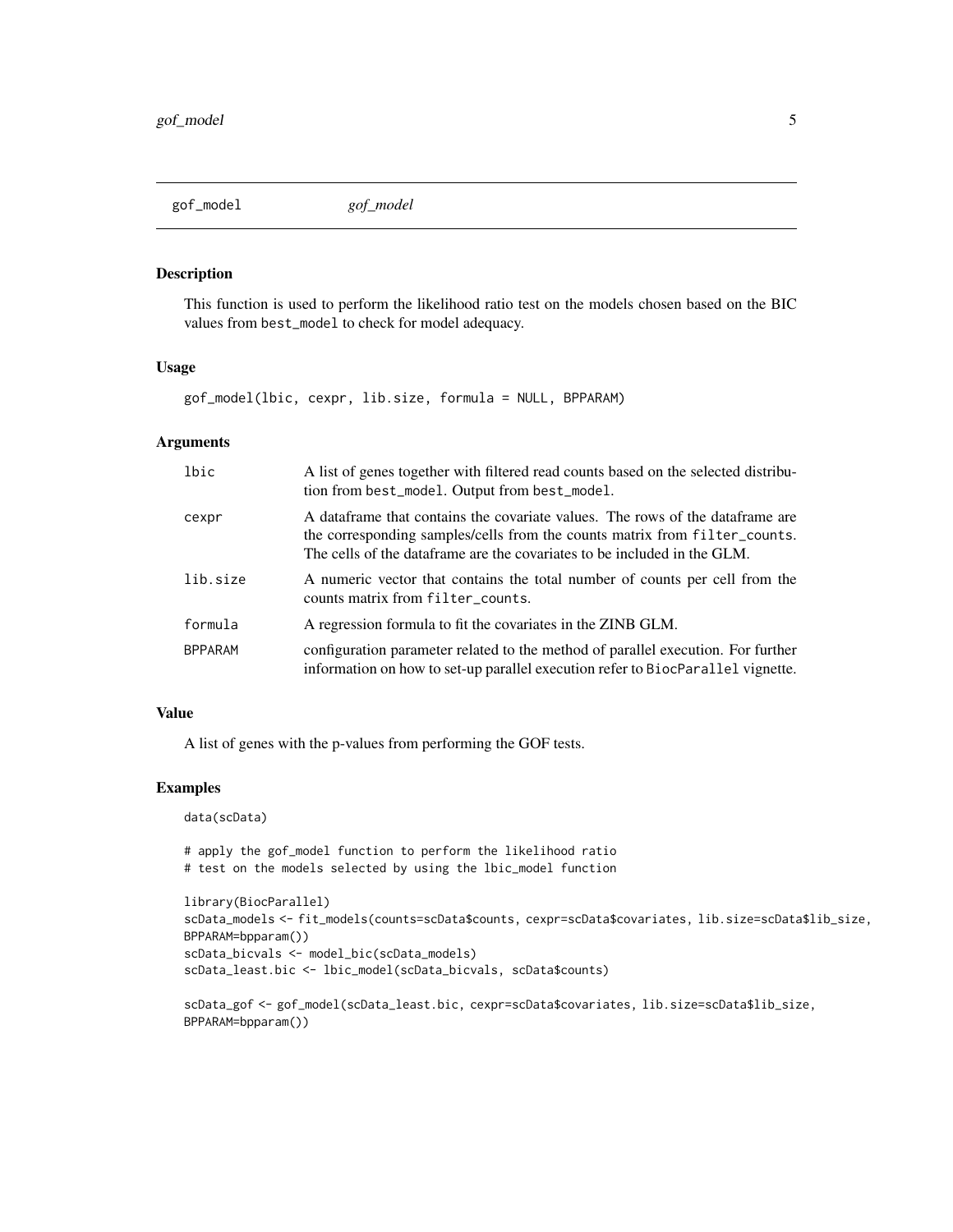<span id="page-5-0"></span>ks\_sig *ks\_sig*

#### Description

This function is used to select genes significant from the ks\_test.

#### Usage

```
ks_sig(ks.pval.unadj)
```
#### Arguments

ks.pval.unadj The output from ks\_test which is a list of p-values from the KS test with gene names.

#### Value

List object containing the significant gene indices from the KS test, their adjusted p-values

#### Examples

```
data(scData)
```

```
# apply the ks_test function to subset genes belonging to the
# family of ZINB distributions.
library(BiocParallel)
scData_KS <- ks_test(counts=scData$counts, cexpr=scData$covariates, lib.size=scData$lib_size, BPPARAM=bpparam())
# apply the ks_sig function to select genes significant from
# the Kolmogorov Smirnov test.
scData_KS_sig <- ks_sig(scData_KS)
```
ks\_test *ks\_test*

#### Description

This function is used to perform Kolmogorv-Smirnov test on the filtered sparse counts matrix from filter\_counts to select genes belonging to the family of ZINB distributions

#### Usage

```
ks_test(counts, cexpr, lib.size, formula = NULL, BPPARAM)
```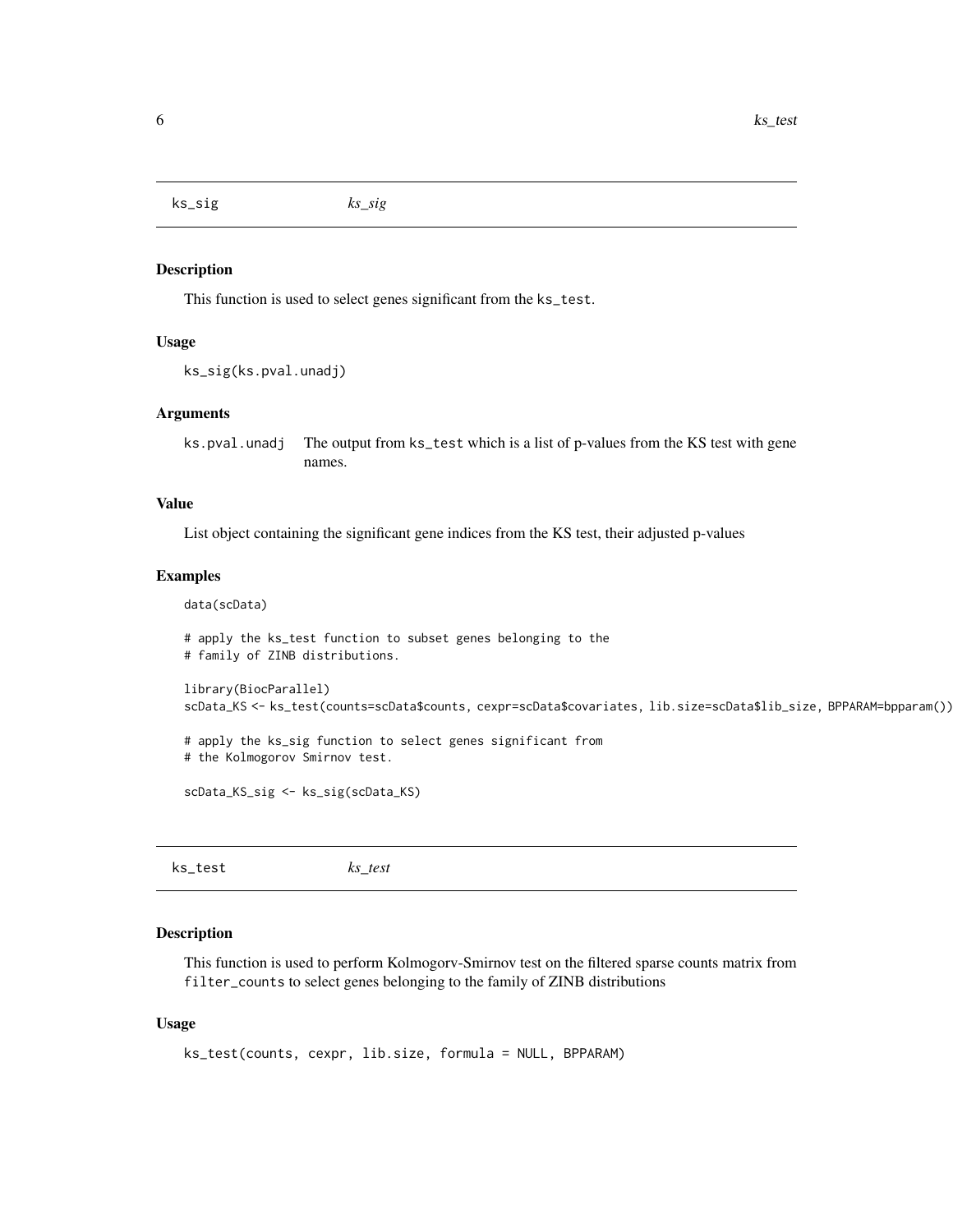#### <span id="page-6-0"></span>lbic\_model 7

#### Arguments

| counts         | A non-negative integer matrix of scRNA-seq filtered read counts from filter_counts.<br>The rows of the matrix are genes and columns are samples/cells.                                                                                  |
|----------------|-----------------------------------------------------------------------------------------------------------------------------------------------------------------------------------------------------------------------------------------|
| cexpr          | A dataframe that contains the covariate values. The rows of the dataframe are<br>the corresponding samples/cells from the counts matrix from filter_counts.<br>The cells of the dataframe are the covariates to be included in the GLM. |
| lib.size       | A numeric vector that contains the total number of counts per cell from the<br>counts matrix from filter_counts.                                                                                                                        |
| formula        | A regression formula to fit the covariates in the ZINB GLM.                                                                                                                                                                             |
| <b>BPPARAM</b> | configuration parameter related to the method of parallel execution. For further<br>information on how to set-up parallel execution refer to BiocParallel vignette.                                                                     |

#### Value

List object containing the p-values from the KS test.

#### Examples

```
#' # load toy example data
data(scData)
# apply the ks_test function to subset genes belonging to the
# family of ZINB distributions.
library(BiocParallel)
scData_KS <- ks_test(counts=scData$counts, cexpr=scData$covariates, lib.size=scData$lib_size, BPPARAM=bpparam())
```
lbic\_model *lbic\_model*

#### Description

This function is used to select the best fit model for each gene based on the least BIC value

#### Usage

```
lbic_model(bic.value, counts)
```
#### Arguments

| bic.value | A dataframe of BIC values from fitting GLM using error distributions P, NB,<br>$ZIP$ , $ZINB$ ; the output from model $\_bic$ .                          |
|-----------|----------------------------------------------------------------------------------------------------------------------------------------------------------|
| counts    | A non-negative integer matrix of scRNA-seq filtered read counts containing<br>genes belonging to the family of ZINB distributions selected from ks_test. |
|           | The rows of the matrix are genes and columns are samples/cells.                                                                                          |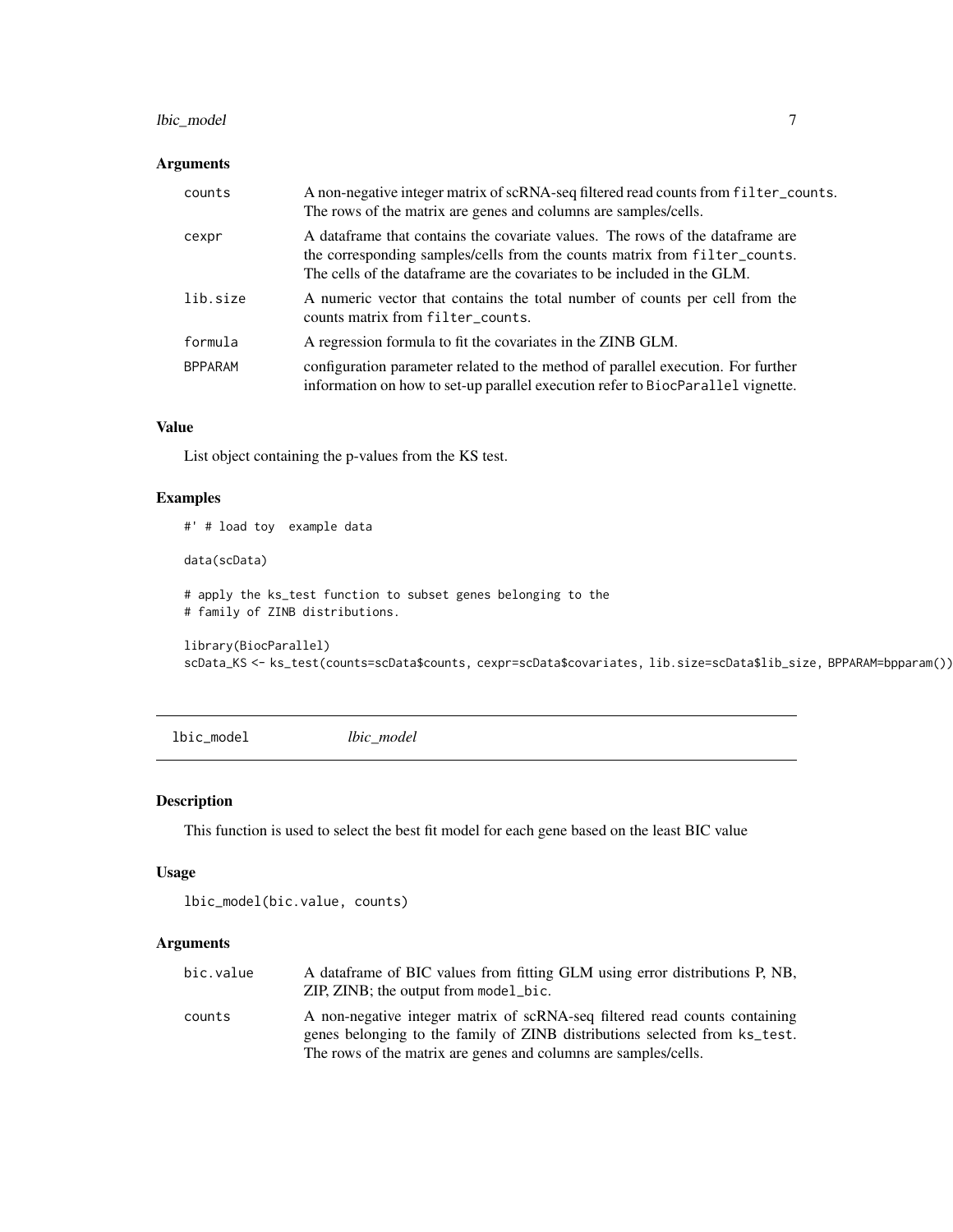#### <span id="page-7-0"></span>Value

A list of genes chosen to be following one of the 4 distributions P, NB, ZIP, ZINB based on the least BIC value and the corresponding subset of counts from filter\_counts

#### Examples

```
data(scData)
```

```
# apply the lbic_model function to select the model with the least
# BIC value on the matrix of BIC values obtained after running
# model_bic function.
library(BiocParallel)
scData_models <- fit_models(counts=scData$counts, cexpr=scData$covariates, lib.size=scData$lib_size,
BPPARAM=bpparam())
scData_bicvals <- model_bic(scData_models)
scData_least.bic <- lbic_model(scData_bicvals, scData$counts)
```
logo *A Statistical Framework for Modeling and Identifying Differential Distributions in Single-cell RNA-sequencing Data*

#### Description

A Statistical Framework for Modeling and Identifying Differential Distributions in Single-cell RNA-sequencing Data

#### Usage

logo()

#### Value

... Reports the logo of the package:scShapes.

| model_bic | model bic |  |  |
|-----------|-----------|--|--|
|-----------|-----------|--|--|

#### Description

This function is used to calculate the Bayesian information criterion of the models fitted in fit\_models.

#### Usage

model\_bic(fit\_list)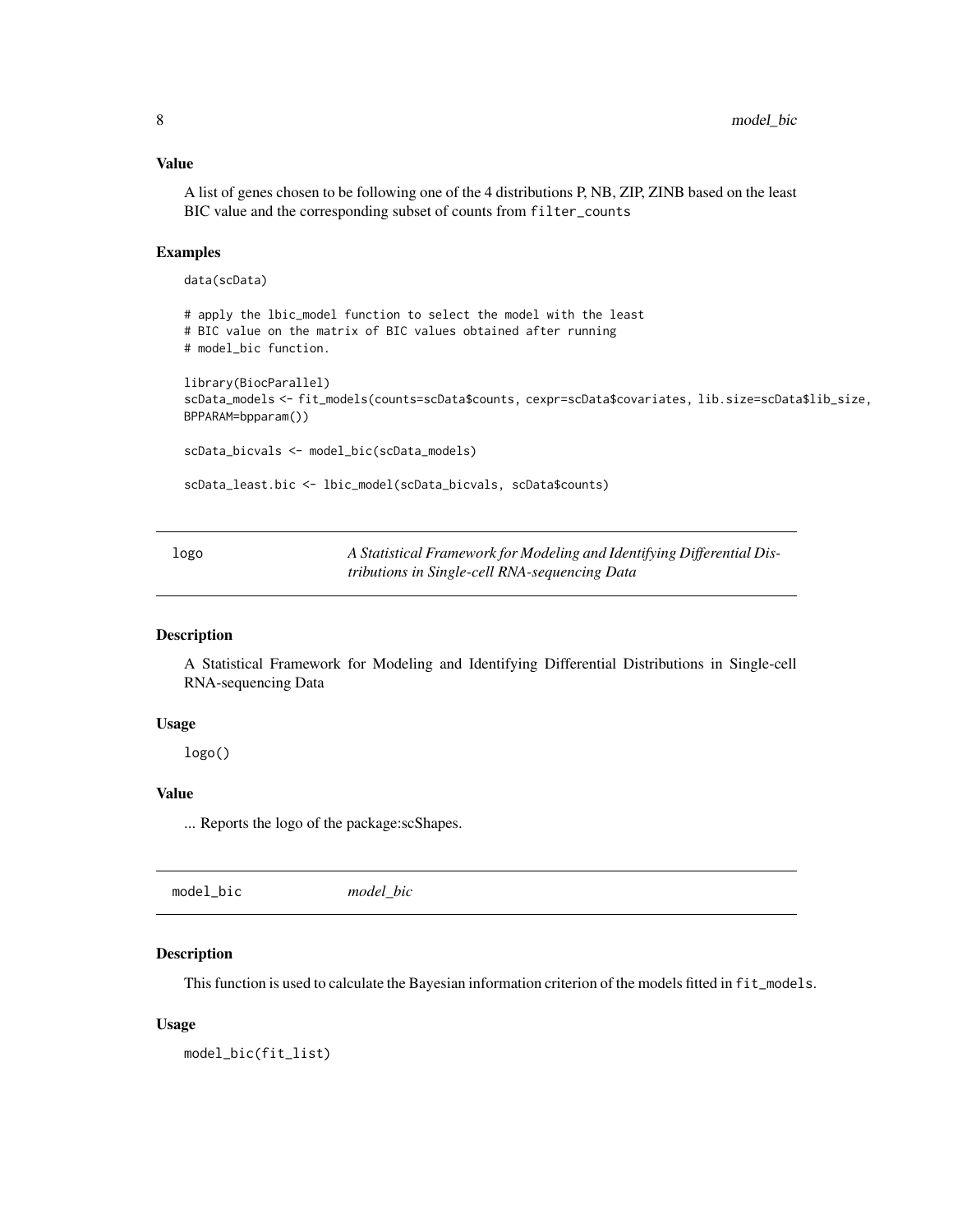#### <span id="page-8-0"></span>model\_param 9

#### Arguments

fit\_list A list of models fitted from fit\_models

#### Value

A dataframe containing the BIC values for each distribution type (P, NB, ZIP, ZINB).

#### Examples

```
data(scData)
```
# apply the model\_bic function to calculate the BIC values on the models # obtained after running fit\_models function.

```
library(BiocParallel)
scData_models <- fit_models(counts=scData$counts, cexpr=scData$covariates, lib.size=scData$lib_size,
BPPARAM=bpparam())
```
scData\_bicvals <- model\_bic(scData\_models)

model\_param *model\_param*

#### Description

This function returns model parameters based on the best fit distribution as selected by distr\_fit and models fitted by fit\_models

#### Usage

model\_param(fit.model, gof.res, model = NULL)

#### Arguments

| fit.model | A list of models fitted by 'glm' from fit_models.              |
|-----------|----------------------------------------------------------------|
| gof.res   | A list of selected model distributions for genes select_model. |
| model     | A specific model to fit (1:P, 2:NB, 3:ZIP, 4:ZINB, NULL:All)   |

#### Value

A list of model parameters estimated. Estimated model parameters include mean (for all 4 models), theta (over-dispersion parameter for NB & ZINB models), pi (zero-inflation parameter for ZIP & ZINB models).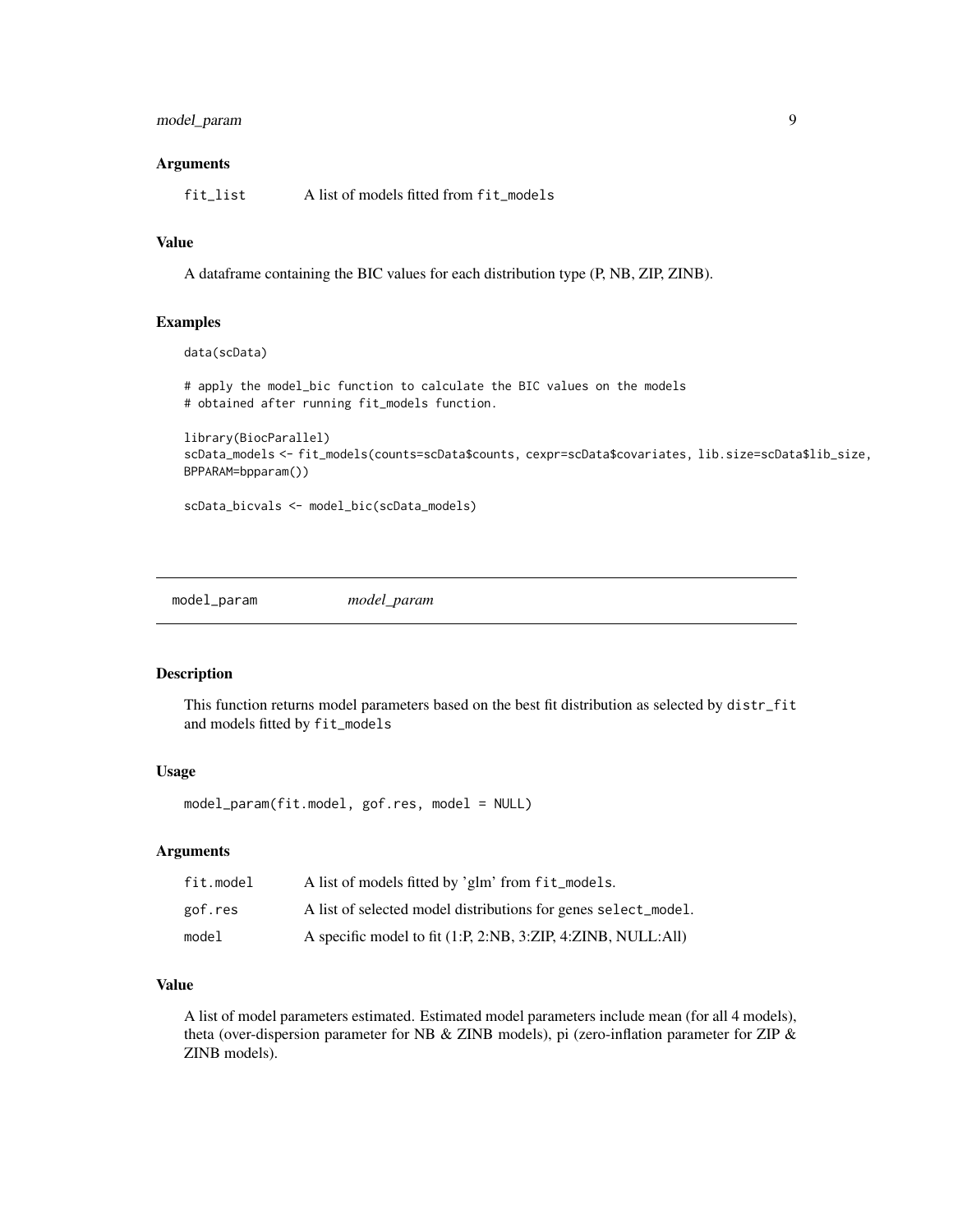10 scData

#### Examples

data(scData)

```
# apply the model_param function to extract the parameters of the best fit
# model obtained by running the select_model function
library(BiocParallel)
scData_models <- fit_models(counts=scData$counts, cexpr=scData$covariates, lib.size=scData$lib_size,
BPPARAM=bpparam())
scData_bicvals <- model_bic(scData_models)
scData_least.bic <- lbic_model(scData_bicvals, scData$counts)
scData_gof <- gof_model(scData_least.bic, cexpr=scData$covariates, lib.size=scData$lib_size,
BPPARAM=bpparam())
scData_fit <- select_model(scData_gof)
scData_params <- model_param(scData_models, scData_fit, model=NULL)
```
scData *Sample data for analysis*

#### **Description**

Toy example data list of scRNA-seq counts, information on covariates, and library sizes for randomly generated 20 genes to illustrate how to use the functions of the package scShapes

#### Usage

data(scData)

#### Format

A list of three lists labeled 'counts', 'covariates', 'lib\_size'. 'counts' an RNA-seq counts matrix of 20 genes and 500 cells; 'covariates' a dataframe of covariates corresponding to the RNA-seq counts where rows are cells of the counts matrix; 'lib\_size' a numeric vector of library sizes corresponding to the columns of the RNA-seq counts matrix.

#### Value

An RData object

#### Examples

# load toy example data

data(scData)

<span id="page-9-0"></span>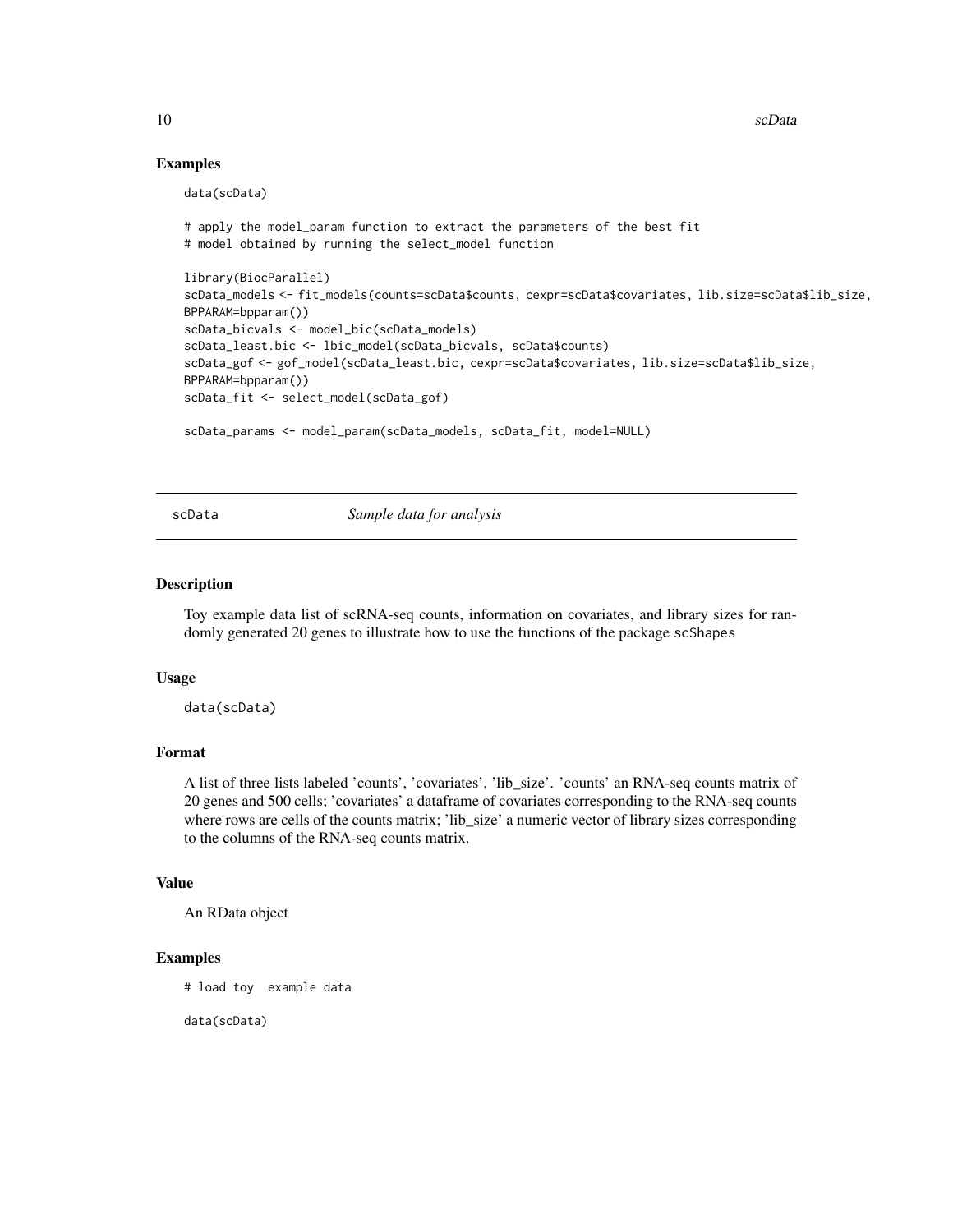<span id="page-10-0"></span>select\_model *select\_model*

#### Description

This function is used to select the distribution of best fit for scRNA-seq count data

#### Usage

```
select_model(lrt.value)
```
#### Arguments

lrt.value A list of genes with the p-values from performing the GOF tests from gof\_model

#### Value

A list of selected model distributions for genes scShapes selects.

#### Examples

data(scData)

```
# apply the select_model function to the best fit model from the results of
# the gof_model function
```

```
library(BiocParallel)
scData_models <- fit_models(counts=scData$counts, cexpr=scData$covariates,
                            lib.size=scData$lib_size, BPPARAM=bpparam())
scData_bicvals <- model_bic(scData_models)
scData_least.bic <- lbic_model(scData_bicvals, scData$counts)
scData_gof <- gof_model(scData_least.bic, cexpr=scData$covariates, lib.size=scData$lib_size,
BPPARAM=bpparam())
```
scData\_fit <- select\_model(scData\_gof)